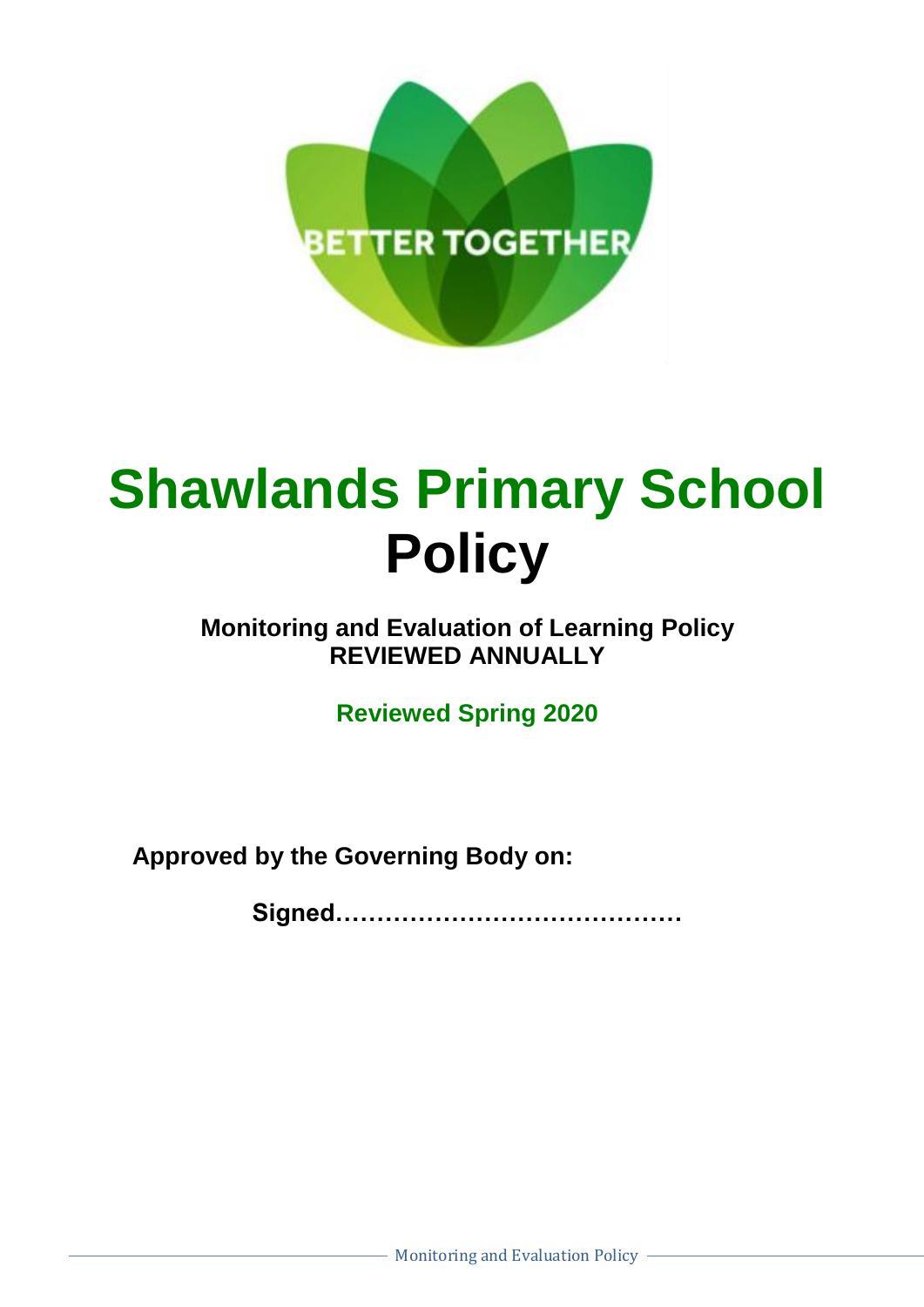

#### **Aims**

- to ensure continued school improvement through a cycle of plan, action, implement, review
- to review progress of school improvement priorities as identified on the SDP
- to support all school stakeholders to improve, and ultimately, reach their potential
- to develop and sustain a culture driven by improvement
- to provide information to continually update the SEF and SDP
- to ensure that school policy and practice is implemented consistently
- to share good practice between members of staff and offer support where it is needed
- to ensure accountability as identified in job descriptions and staffing structures
- to support and inform performance management objectives

#### **Objectives**

- to monitor and evaluate pupil progress and attainment as described in our assessment policy
- to set robust targets on the basis of teacher assessment supported by contextual data
- to enable teachers to track progress towards these targets
- to identify children through tracking who need additional intervention, following this up with appropriate methods of support
- to analyse the progress of individuals and groups
- to support subject improvement through a range of monitoring activities
- to report to the Governing body accurate data and information on the standard of teaching and learning in school

#### **THE MONITORING AND EVALUATION CYCLE**

We believe that an effective school has an open and transparent approach to monitoring. We are proud of the work that we do and are keen to improve our work and outcomes wherever possible.

An academic calendar of monitoring actions is devised in preparation for each new term and shared with all school staff, being displayed in the staff room and in the SLT room. Evaluation from the previous half term will inform the next cycle of CPD. Phase leaders take ownership of planned CPD opportunities and expected outcomes for their team.

The annual evaluation cycle will always include a wide range of evidence, including:

- External Data analysis (including ASP, IDSL and Perspective reports)
- Internal data analysis
- Governor monitoring including the standards committee and through Governor visits
- Informal monitoring; learning walks and leader enquiries

**Monitoring and Evaluation Policy 2**